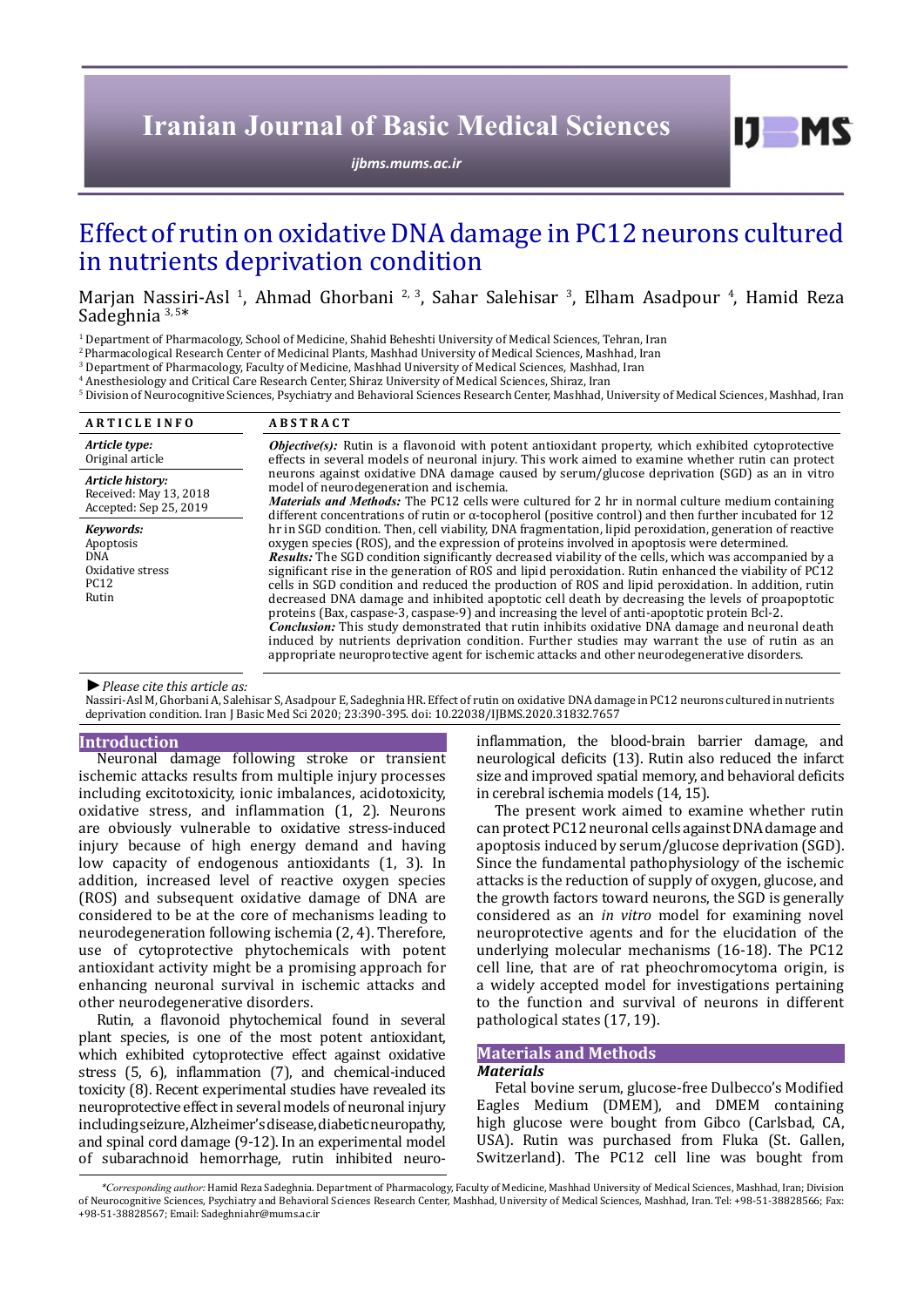Pasteur Institute (Tehran, Iran). Normal melting point (NMP) and low melting point (LMP) agaroses were purchased from Fermentas (Glen Burnie, MD, USA). Tris (hydroxymethyl) aminomethane (Trizma base), ethylene diaminetetraacetic acid disodium salt  $(Na_2EDTA)$ , and sodium lauroyl sarcosinate (sarkosyl) were bought from Merck (Darmstadt, Germany). Antibodies against Bax, Bcl-2, caspase-3, and caspase-9 were bought from Cell Signaling Technology (Danvers, MA, USA). Protease inhibitor cocktail, methylthiazolyldiphenyl tetrazolium (MTT), bicinchoninic acid protein assay kit, and dichlorodihydrofluorescein diacetate (H<sup>2</sup> DCF-DA) were obtained from Sigma (St Louis, MO, USA).

## *Cell culture and treatment*

The PC12 cells were cultured in 96-well culture plates  $(5\times10^{3}$  cells per well) and maintained overnight in normal medium (high-glucose DMEM supplemented with 10 % fetal bovine serum). To determine non-toxic concentrations of rutin, the cells were incubated with 0-800 µM rutin in the normal medium for 24 hr. In a separate experiment, to assess the neuroprotective activity of rutin, the cells were first pre-incubated for 2 hr with 0-200 µM of rutin or 100 µM α-tocopherol (positive control), and then the normal medium was replaced by DMEM free of glucose and serum. Then, the cells were maintained in this SGD condition for 12 hr (20).

# *Cell viability assay*

The cell viability was determined by MTT colorimetric test. After incubation in SGD condition, the MTT dye was added to the medium at the final concentration of 0.05%. After 4 hr, the precipitate of formazan was dissolved in dimethyl sulfoxide and the absorbance was read at 570 nm (21).

# *Measurement of ROS*

The level of intracellular ROS was evaluated using  $H_2$ DCF-DA, as a fluorescent probe.  $H_2$ DCF-DA diffuses through the cell membrane and is hydrolyzed to  $H_2DCF$ by intracellular esterases. Then,  $H_2DCF$  is rapidly oxidized to dichlorofluorescein in the presence of ROS. Briefly, the PC12 cells were cultured in 96-well plates  $(1 \times 10^4 \text{ cells per well})$  and then incubated for 30 min with 10  $\mu$ M of H<sub>2</sub>DCF-DA at 37 °C. After washing with warm phosphate-buffered saline, the cells were pre-incubated for 2 hr with rutin, and then further incubated for 12 hr in SGD condition. The fluorescence intensity of dichlorofluorescein was determined at excitation/emission wavelength of 485/530 nm using a fluorescence plate reader (Perkin Elmer 2030, Multilabel reader, Finland).

# *Lipid peroxidation assay*

The PC12 cells were cultured in 12-well plates  $(1 \times 10^5 \text{ cells per well})$ , pretreated for 2 hr with rutin, and incubated for 12 hr in SGD condition. The lipid peroxidation was assessed by determining the level of malondialdehyde (MDA), the final product of lipid peroxidation. After incubation in SGD condition, the cells were scraped into a tube containing 1 ml trichloroacetic acid (2.5%) and centrifuged for 2 min at 13000 g. The supernatant  $(500 \text{ µl})$  was mixed with 400  $\text{µl}$  of trichloroacetic acid (15 %) and 800 µl of thiobarbituric acid 0.67 % and butylated hydroxytoluene 0.01 %. Then, the mixture was vortexed, boiled for 20 min, and centrifuged for 10 min at 2500 rpm. The fluorescence intensity of supernatant was measured at an excitation/ emission of 530/550 nm. The content of protein in samples was determined by bicinchoninic acid kit, and the MDA level was normalized to the level of protein.

#### *Comet assay (alkaline single cell gel electrophoresis)*

The PC12 cells were cultured in 6-well plates  $(5 \times 10^{5} \text{ cells per well})$ , pretreated with rutin for 2 hr, and incubated for 12 hr in SGD condition. Then, the cells were harvested and layered over a microscope slides and incubated overnight in cold lysis solution (10 mM Trizma, 100 mM Na<sub>2</sub>EDTA, 2.5 mM NaCl, 10%) dimethyl sulfoxide, 1% sarkosyl, 1% Triton X-100, pH=10). The slides were placed for 40 min on a gel electrophoresis platform containing an alkaline solution  $(1 \text{ mM Na}_2$ EDTA, 300 mM NaOH, pH>13) and subjected to electrophoresis (25 V, 300 mA, 30 min). Then, the slides were washed with Trizma solution (pH=7.5) and incubated with ethidium bromide. Normal cells had intact nucleus without a tail, while damaged cells showed an appearance of tail (22). The percent of DNA appeared in the comet form (% tailed DNA), was determined using CASP image analysis software.

# *Western blotting analysis*

The cells were cultured in T-25 flasks  $(1\times10^6 \text{ cells})$ well), pretreated with rutin for 2 hr, and incubated for 12 hr in SGD condition. Then, the cells were incubated with lysis buffer containing 150 mM NaCl, 50 mM Tris-HCl, 2 mM EDTA, 1 mM sodium orthovanadate, 5 mM sodium fluoride, 1% Nonidet P-40, and protease inhibitor. The cell lysates were centrifuged for 20 min at 13000 g, and the protein level of supernatants was measured by bicinchoninic acid protein assay kit. Equal amounts of protein from each treatment group were mixed with loading buffer and then boiled for 5 min. After electrophoresis, the separated proteins were moved to polyvinylidene fluoride membrane. Then, the membrane was placed in blocking buffer (150 mM NaCl, 50 mM Tris/HCl, 5% skimmed milk, and 0.1% Tween 20) and the blots were probed with the antibodies for overnight. The bound antibody was detected using a secondary antibody (horseradish peroxidase-conjugated goat antirabbit) and an enhanced chemiluminescence system. Gel-Pro Analyzer Software (Media Cybernetics) was used for analyzing density of the bands.

## *Statistical analysis*

Results were compared using one-way analysis of variance. Tukey's *post hoc* test was performed to reveal the specific pairs of treatment groups by which significant differences occurred. The results are presented as the mean±SEM. The *P*-values less than 0.05 were considered to be statistically significant.

## **Results**

#### *Effect of rutin on cell viability*

To determine non-toxic concentrations of rutin, PC12 cells were incubated with increasing range of rutin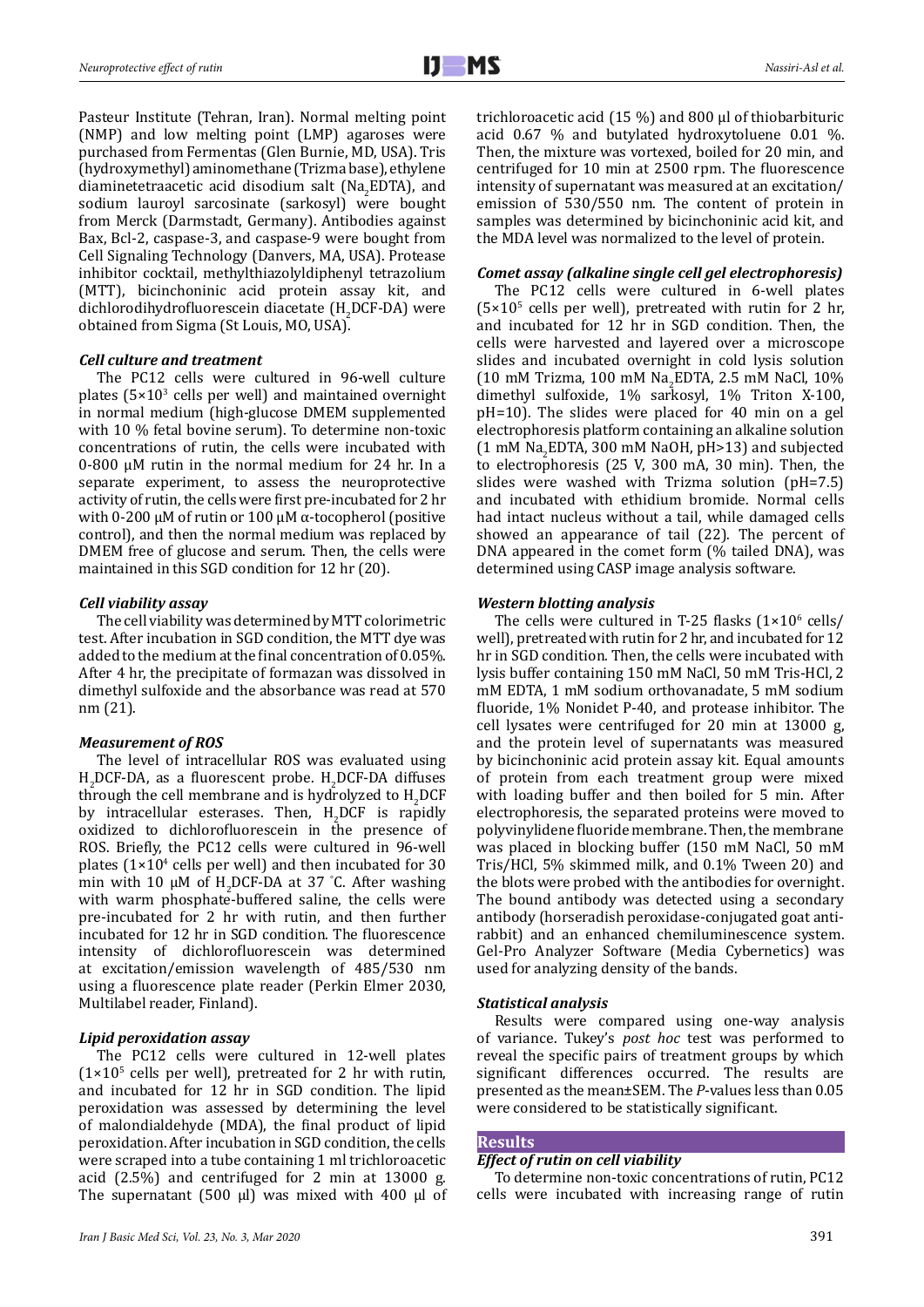



Figure 1. Effect of rutin on the viability of PC12 cells. The cells were treated for 24 hr with rutin in normal culture medium, and the percent of cell viability was normalized against the control (rutin 0 µM). Rutin had no significant effect on the cell viability even at high concentrations. Data are mean±SEM  $(n = 6)$ 

concentrations (3-800  $\mu$ M) for 24 hr in normal culture media. The results showed that rutin had no significant cytotoxicity even at high concentrations (Figure 1).

# *Effect of rutin on cell death induced by SGD*

The culture of PC12 cells in SGD condition significantly decreased cell viability, compared to the cells cultured in normal medium (54±4 % *vs* 100±3 %, *P*<0.001). Pretreatment with α-tocopherol or rutin significantly attenuated the SGD-induced cell death (Figure 2). The percent of viability in the cells pretreated with 100 µM and 200 µM of rutin was 82±6% (*P*<0.05, *vs* vehicle), 1 and 95±8% (*P*<0.001), respectively.

## *Effect of rutin on ROS generation*

The level of intracellular ROS in the cells cultured in SGD condition was significantly higher than those cultured in normal condition (184±13% *vs* 100±7%, *P*<0.001). Pretreatment with rutin decreased the SGD-induced ROS accumulation in a concentrationdependent manner (Figure 3). This effect of rutin at 200



**Figure 2.** Effect of rutin on the viability of PC12 cells in serum/glucose deprivation (SGD) condition. The cells were pretreated with rutin for 2 hr and then exposed for 12 hr to SGD condition. The percent of cell viability was normalized against control cells cultured in the normal culture medium. Pretreatment with rutin significantly attenuated the SGD-induced cell death. Data are mean±SEM (n=6). \**P<*0.05, \*\*\**P<*0.001 as compared to untreated cells (rutin 0 µM) cultured in SGD condition



**Figure 3.** Effect of rutin on the intracellular reactive oxygen species (ROS) content in PC12 cells cultured in serum/glucose deprivation (SGD) condition. The cells were pretreated with rutin for 2 hr and then exposed for 12 hr to SGD condition. The percent of ROS content was normalized against control cells cultured in the normal culture medium. Pretreatment with rutin significantly decreased the SGDinduced ROS accumulation in PC12 cells. Data are mean±SEM (n=6) \**P<*0.05, \*\**P<*0.01, and \*\*\**P<*0.001 as compared to untreated cells (rutin  $0 \mu M$ ) cultured in SGD condition

μM was comparable with that of α-tocopherol (100 μM).

# *Effect of rutin on lipid peroxidation*

Exposure of PC12 cells to SGD condition significantly increased the MDA level (199±9%, *P*<0.001) as compared to the cells incubated in normal medium 3 (100±1.5%) (Figure 4). The level of MDA was significantly diminished in the cells pretreated with 100 µM of α-tocopherol (*P*<0.001) or rutin (50 μM, 100 μM, and 200 μM, *P*<0.05).

## *Effect of rutin on DNA damage induced by SGD*

Comet images from PC12 cells cultured in normal culture medium or SGD condition were shown in Figure 5A. Pc12 cells cultured in the normal medium



**Figure 4.** Effect of rutin on the lipid peroxidation in PC12 cells cultured in serum/glucose deprivation (SGD) condition. The cells were pretreated with rutin for 2 hr and then exposed for 12 hr to SGD condition. The lipid peroxidation was evaluated by measuring malondialdehyde (MDA). Pretreatment with rutin significantly decreased the SGD-induced lipid peroxidation. Data are mean±SEM (n=6). \**P<*0.05, \*\**P<*0.01, and \*\*\**P<*0.001 compared to untreated cells (rutin 0 µM) cultured in SGD condition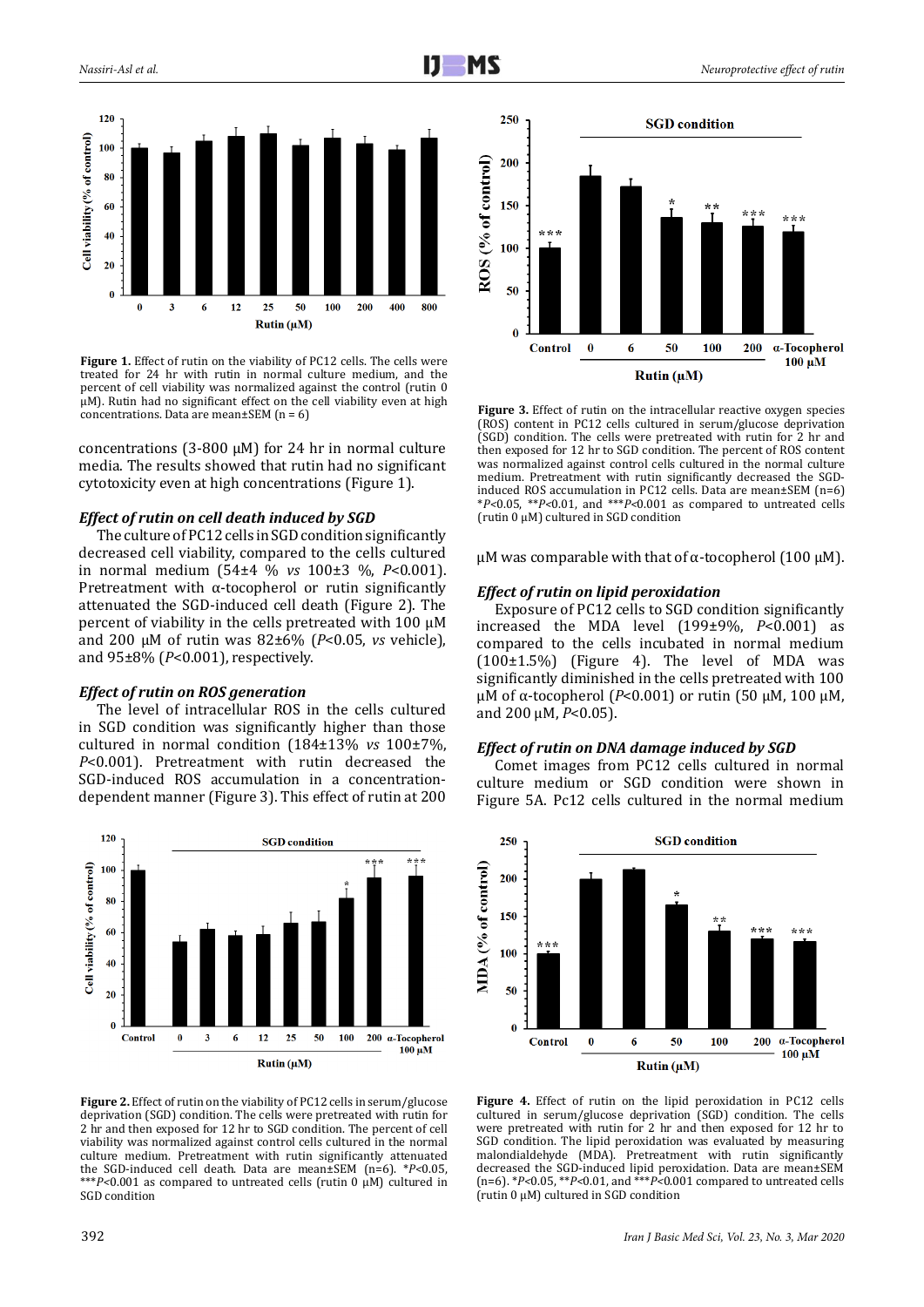

to untreated cells (rutin  $\vec{0}$   $\mu$ M) cultured in SGD condition **Figure 5.** Effect of rutin on DNA damage in PC12 cells cultured in serum/glucose deprivation (SGD) condition. The cells were pretreated with rutin for 2 hr and then exposed for 12 hr to SGD condition. A: Representative micrographs of comets from PC12 cells. Undamaged cells (normal condition) have intact nucleus without a tail, while damaged cells in SGD condition show DNA fragmentation and have the appearance of a tail comet. B: The quantified data from the alkaline comet assay. A significant decrease in DNA fragmentation was observed in the cells pretreated with 200 µM of rutin. Data are mean±SEM of three independent experiments. \*\*\**P<*0.001 compared

(control) had intact nucleus without a tail, while the cells incubated in SGD condition displayed DNA fragmentation and had the appearance of a tail. DNA damage was quantified by determining the percent of DNA located in the comet tail. Exposure of the cells to SGD condition increased DNA fragmentation (37±3%) as compared to the cells incubated in normal medium (3.4±1.5%, *P*<0.001). A significant reduction in the SGDinduced DNA fragmentation was observed in the cells pretreated with 200 µM of rutin (3±1.2%, *P*<0.001).

# *Effect of rutin on the level of proapoptotic and antiapoptotic proteins*

Culture of PC12 cells in SGD condition reduced the expression of Bcl-2 and enhanced the expression of Bax (Figure 6A). These changes led to a 21-fold increase in the ratio of Bax/Bcl-2 (Figure 6B), an indicator of mitochondria-mediated apoptosis. Pretreatment of ischemic cells with 50 and 200 μM of rutin decreased Bax/Bcl-2 ratio to 8±2 (*P*<0.05) and 4±1 (*P*<0.001), respectively. The expressions of cleaved forms of caspase-3 and caspase-9, as proapoptotic proteins, increased in the cells cultured in SGD condition. Rutin at 200 μM decreased the expression of caspase-3 (*P*<0.01) and caspase-9 (*P*<0.001), compared to untreated cells (Figure 6C and Figure 6D).

## **Discussion**

Current therapeutic options for brain ischemic attacks and other neurodegenerative disorders are limited and



**Figure 6.** Effect of rutin on the expression of anti-apoptotic (Bcl-2) and proapoptotic (Bax, caspase-3, and caspase-9) proteins in PC12 cells cultured in serum/glucose deprivation (SGD) condition. The cells were pretreated with rutin for 2 hr and then exposed for 12 hr to SGD condition. Pretreatment with 200 μM of rutin significantly decreased the Bax/Bcl-2 ratio and the expression of caspase-3 and caspase-9 in GSD condition. Data are mean±SEM (n=3). \**P<*0.05, \*\**P<*0.01 and \*\*\**P<*0.001 compared to untreated cells (rutin 0 µM) cultured in SGD condition

the search for new remedies has continued. The present work was aimed to evaluate the neuroprotective effect of rutin against SGD-induced DNA damage. The obtained results indicated that rutin is able to enhance the viability of neuronal cells in the nutrients deprivation condition through inhibiting oxidative stress, DNA damage, and apoptotic pathways.

Our observations that SGD condition enhanced the generation of ROS and lipid peroxidation were consistent with the well-known fact that oxidative stress plays a key role in the pathology of cerebral ischemia (2, 4). Pretreatment with rutin could decrease the level of intracellular ROS and inhibited lipid peroxidation. These effects of rutin at 200  $\mu$ M was comparable to those of α-tocopherol (100 µM), an established antioxidant vitamin. Therefore, it seems that neuroprotective activity of rutin against SGD-induced cell death is mediated mainly through its antioxidant property. This is in agreement with other reports about antioxidant property of rutin in different experimental conditions (5, 6, 23, 24). For example, it has been reported that preventive action of rutin against isoproterenol-induced cardiac damage is mediated through its free radical scavenging effect and membrane stabilizing property (23). Also, Koda *et al.* (24) showed that beneficial effect of rutin on spatial memory in trimethyltin-induced neurotoxicity is attributed to its inhibitory effect on ROS production.

Increased level of ROS is well-known to promote apoptosis by damaging proteins, lipids and nucleic acids (25). Apoptosis can be initiated by release of cytochrome C from mitochondria and subsequent activation of caspase-3 and caspase-9 (intrinsic pathway). Also, activation of cell death receptors can induce apoptosis through stimulation of caspase-8 (extrinsic pathway), which in turn activates caspase-3. Caspase-3 targets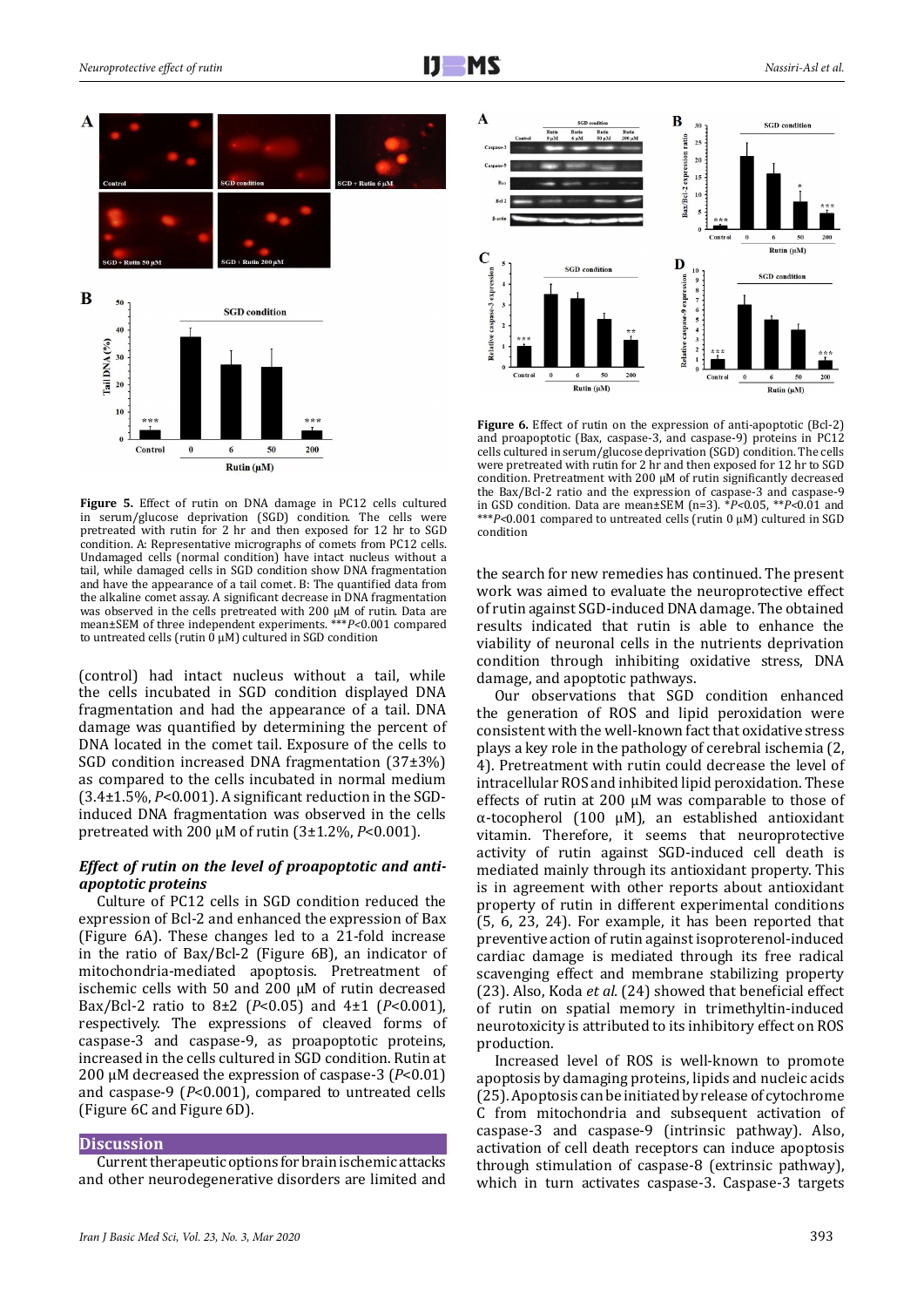substrates that finally promote fragmentation of DNA. Mitochondria are considered as the main source of ROS involved in apoptosis following ischemia (25, 26). In response to apoptotic stimuli, the proapoptotic protein Bax moves from cytosol to the outer membrane of mitochondria, where it increases permeabilization of the membrane and promotes efflux of cytochrome C. The Bcl-2, as an anti-apoptotic protein, is located in the outer membrane of mitochondria and inhibits this effect of Bax. Therefore, the balance between these proteins (Bax/Bcl-2 ratio) is believed to be an important control point influencing the cellular fate (1, 25). In the present study, we observed that the ratio of Bax/Bcl-2 was increased in PC12 cells cultured in SGD condition. This effect was suppressed by pre-incubation of the cells with rutin. Also, rutin prevented the SGD-induced increase in the expression of caspase-3 and caspase-9 proteins. Similarly, Park *et al.* showed that rutin prevents the increase of Bax/Bcl-2 ratio in SH-SY5Y neuronal cells incubated with rotenone, a neurotoxin pesticide. Also, rutin protected the cells from rotenone-induced alteration of mitochondrial membrane potential and subsequent stimulation of caspase-3 and caspase-9 (27).

Results of comet assay revealed that rutin was able to protect PC12 cells against DNA fragmentation induced by SGD. In agreement with our findings, Undeger *et al.* demonstrated that rutin inhibited mitomycin C-induced DNA fragmentation in human lymphocytes (28). Also, it has been reported that rutin inhibits chromosomal and DNA damage induced by 2,5-hexanedione in rats (29).

#### **Conclusion**

The present work showed that rutin reduces the generation of ROS and lipid peroxidation in neuronal cells cultured in nutrients deprivation condition. Also, it inhibits DNA fragmentation and apoptosis by decreasing the expressions of proapoptotic proteins (caspase-3, caspase-9, Bax) and increasing the level of Bcl-2, as an anti-apoptotic protein. Further studies may warrant the use of rutin as an appropriate neuroprotective agent for ischemic attacks and other neurodegenerative disorders.

# **Acknowledgment**

The experimental work reported in this paper is a part of student thesis of one of the authors. The authors are gratefully acknowledged the Vice-Chancellor for Research and Technology of Mashhad University of Medical Sciences (Mashhad, Iran) for financial support (grant number 89754, 2011).

#### **Conflicts of Interest**

The authors declare that there are no conflicts of interest.

# **References**

1. Doyle KP, Simon RP, Stenzel-Poore MP. Mechanisms of ischemic brain damage. Neuropharmacology 2008; 55:310- 318.

2. Li P, Stetler RA, Leak RK, Shi Y, Li Y, Yu W*, et al.* Oxidative stress and DNA damage after cerebral ischemia: Potential therapeutic targets to preserve the genome and improve

3. Chauhan A, Chauhan V. Oxidative stress in autism. Pathophysiology 2006; 13:171-181.

4. Chamorro Á, Dirnagl U, Urra X, Planas AM. Neuroprotection in acute stroke: targeting excitotoxicity, oxidative and nitrosative stress, and inflammation. Lancet Neurol 2016; 15:869-881.

5. Na J-Y, Song K, Kim S, Kwon J. Rutin protects rat articular chondrocytes against oxidative stress induced by hydrogen peroxide through SIRT1 activation. Biochem Biophys Res Commun 2016; 473:1301-1308.

6. Singh S, Singh DK, Meena A, Dubey V, Masood N, Luqman S. Rutin protects t-butyl hydroperoxide-induced oxidative impairment via modulating the Nrf2 and iNOS activity. Phytomedicine. 2019; 55:92-104.

7. Gao M, Ma Y, Liu D. Rutin suppresses palmitic acids-triggered inflammation in macrophages and blocks high fat diet-induced obesity and fatty liver in mice. Pharm Res 2013; 30:2940-2950. 8. Sadeghnia HR, Yousefsani BS, Rashidfar M, Boroushaki MT, Asadpour E, Ghorbani A. Protective effect of rutin on hexachlorobutadiene-induced nephrotoxicity. Renal Failure 2013; 35:1151-1155.

9. Ghorbani A. Mechanisms of antidiabetic effects of flavonoid rutin. Biomed Pharmacother 2017; 96:305-312.

10. Nassiri-Asl M, Shariati-Rad S, Zamansoltani F. Anticonvulsive effects of intracerebroventricular administration of rutin in rats. Prog Neuro-Psychopharmacol Biol Psychiatry 2008; 32:989-993.

11. Xu P-x, Wang S-w, Yu X-l, Su Y-j, Wang T, Zhou W-w*, et al.* Rutin improves spatial memory in Alzheimer's disease transgenic mice by reducing Aβ oligomer level and attenuating oxidative stress and neuroinflammation. Behav Brain Res 2014; 264:173-180.

12. Song H-l, Zhang X, Wang W-z, Liu R-h, Zhao K, Liu M-y*, et al.* Neuroprotective mechanisms of rutin for spinal cord injury through anti-oxidation and anti-inflammation and inhibition of p38 mitogen activated protein kinase pathway. Neural Regen Res 2018; 13:128-134.

13. Hao G, Dong Y, Huo R, Wen K, Zhang Y, Liang G. Rutin inhibits neuroinflammation and provides neuroprotection in an experimental rat model of subarachnoid hemorrhage, possibly through suppressing the RAGE–NF-κB inflammatory signaling pathway. Neurochem Res 2016; 41:1496-1504.

14. Khan MM, Ahmad A, Ishrat T, Khuwaja G, Srivastawa P, Khan MB*, et al.* Rutin protects the neural damage induced by transient focal ischemia in rats. Brain Res 2009; 1292:123- 135.

15. Pu F, Mishima K, Irie K, Motohashi K, Tanaka Y, Orito K*, et al.* Neuroprotective effects of quercetin and rutin on spatial memory impairment in an 8-arm radial maze task and neuronal death induced by repeated cerebral ischemia in rats. J Pharmacol Sci 2007; 104:329-334.

16. Hillion JA, Takahashi K, Maric D, Ruetzler C, Barker JL, Hallenbeck JM. Development of an ischemic tolerance model in a PC12 cell line. J Cereb Blood Flow Metab 2005; 25:154- 162.

17. Mousavi SH, Bakhtiari E, Hosseini A, Jamialahmadi K. Protective effects of glucosamine and its acetylated derivative on serum/glucose deprivation-induced PC12 cells death: Role of reactive oxygen species. Res Pharm Sci 2018; 13:121-129.

18. Jin Y, Tang X, Cao X, Yu L, Chen J, Zhao H*, et al.* 4-((5-(Tertbutyl)-3-chloro-2-hydroxybenzyl) amino)-2-hydroxybenzoic acid protects against oxygen-glucose deprivation/reperfusion injury. Life Sci 2018: 204:46-54.

19. Lin W-C, Peng Y-F, Hou C-W. Ferulic acid protects PC12 neurons against hypoxia by inhibiting the p-MAPKs and COX-2 pathways. Iran J Basic Med Sci 2015; 18:478-484.

20. Asadpour E, Ghorbani A, Sadeghnia HR. Water-soluble compounds of lettuce inhibit DNA damage and lipid peroxidation induced by glucose/serum deprivation in N2a